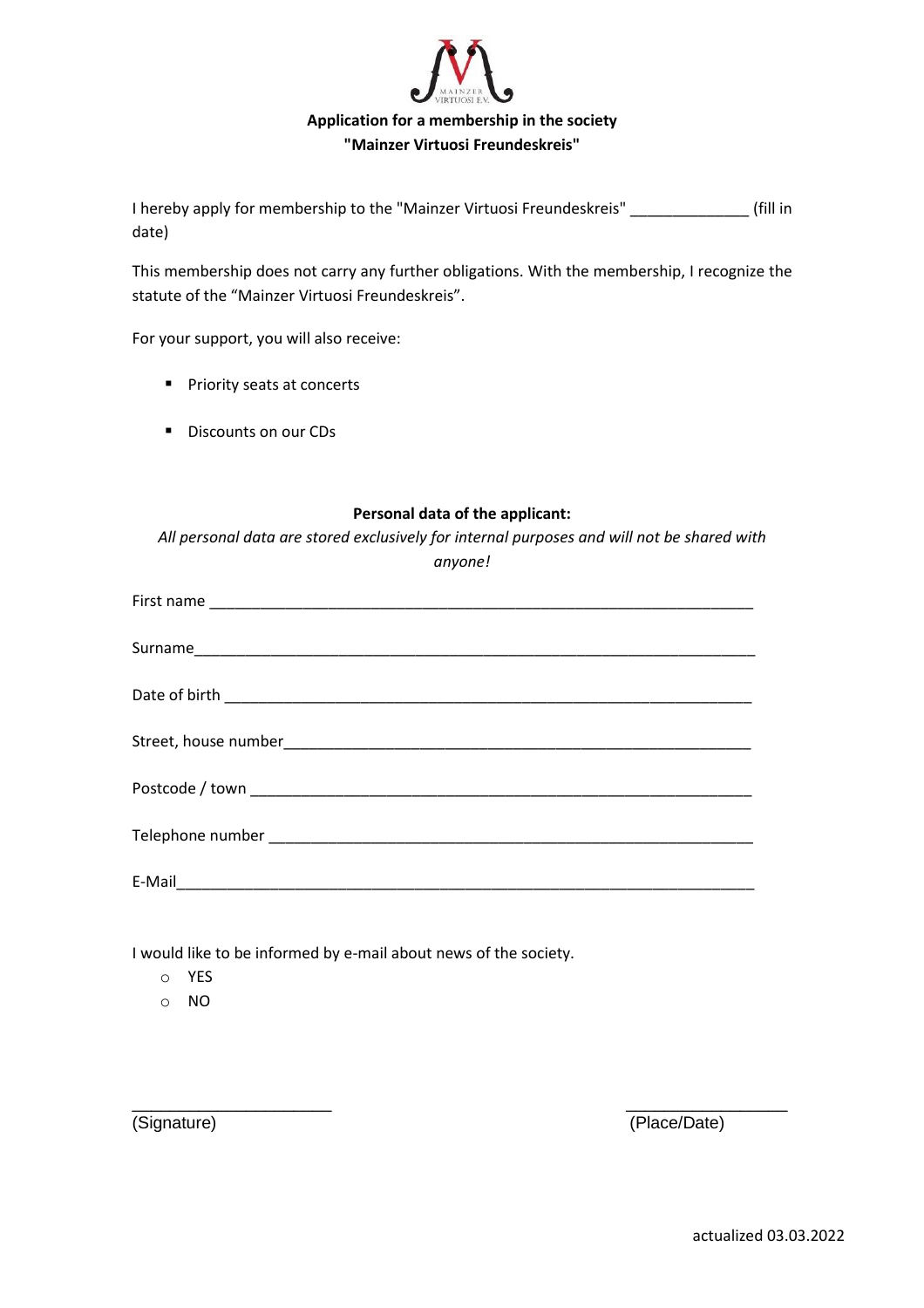| Payment of the membership fee                                                                                                         |  |  |
|---------------------------------------------------------------------------------------------------------------------------------------|--|--|
| I agree to transfer the membership fee of 45 $\epsilon$ annually on the 1st of January for the<br>promotion of Mainzer Virtuosi e. V. |  |  |
| . This declaration is revocable at any time.                                                                                          |  |  |
| • If there are any changes of the membership status, I will inform the Mainzer Virtuosi e. V<br>via E-Mail.                           |  |  |
| Please, transfer the membership fee to the following account:                                                                         |  |  |
| Account holder: Mainzer Virtuosi<br>Institution: Mainz Volksbank BBAN: DE39551900000895526010<br><b>BIC: MVBMDE55</b>                 |  |  |
| Purpose for use: "Name, Surname" Membership Fee Mainzer Virtuosi                                                                      |  |  |
|                                                                                                                                       |  |  |
|                                                                                                                                       |  |  |
| (signature Sponsor)<br>(place / date)                                                                                                 |  |  |

## DONATIONS AND MEMBERSHIP FEES ARE TAX DEDUCTIBLE. DONATION CERTIFICATES ARE GIVEN ON REQUEST**.**

## **PLEASE SEND THE APPLICATION BY E-MAIL TO:**

[info@mainzervirtuosi.com](mailto:info@mainzervirtuosi.com)



*Thank you very much for your future support!*